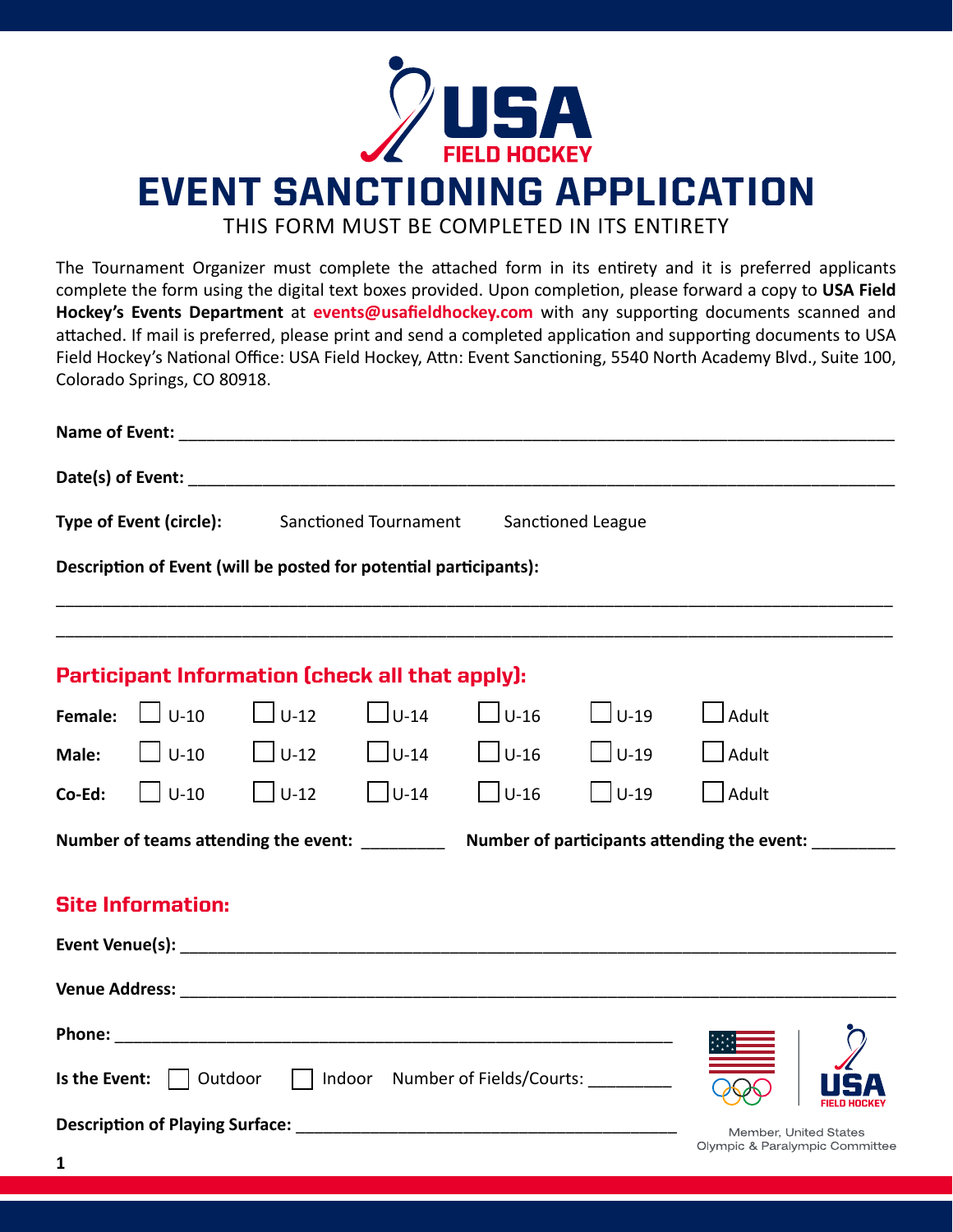**Le be police detail, will bags be checked, etc.)** 



Member, United States Olympic & Paralympic Committee

## Contact Information:

| <b>Name of Local Sport/Organizing Group:</b><br><u> 1990 - Johann John Stein, mars an deus de Francisco (f. 1989)</u> |                                                     |
|-----------------------------------------------------------------------------------------------------------------------|-----------------------------------------------------|
| <b>Tournament Organizer/Contact Person:</b>                                                                           |                                                     |
| Phone:                                                                                                                | Describe your security precautions (i.e. will there |
| Email:                                                                                                                |                                                     |

## Please check what you are providing at the event:

## Please provide a detailed explanation in paragraph format for the following questions.

**Describe the tournament format and how winner(s) will be chosen (i.e. round robin, crossovers, etc.)**

**Describe what teams/clubs can enter to attend your event (i.e. invitation only by ranking/state/committee** 

**decision, any club can enter to attend, past years' participation)**

| Lining and Set-up       | Parking              | Ambulance                      |
|-------------------------|----------------------|--------------------------------|
| <b>Internet Access</b>  | Team Benches         | Site Boards                    |
| Maintenance             | <b>Goal Cages</b>    | Restrooms                      |
| <b>Food Concessions</b> | Table and Chairs     | Ice and Drinking Water         |
| Office or Workroom      | Check-in Area        | <b>Medicial Staff/Trainers</b> |
| PA System               | <b>Training Room</b> | Message/Results Board          |

**Describe your emergency action plan (i.e. personnel on site, equipment, communication, etc.)**

**Describe your weather contingency plan (i.e. change in playing time because of extreme heat, protocol for lightning or severe storms)**

**Describe your Umpiring allocations**

**Describe your Technical Manager allocations**

**Additional Comments**



Member, United States Olympic & Paralympic Committee

*\*\*\*Please include a detailed field map and tournament format and schedule with the completed application before submitting for approval to the USA Field Hockey National Office.*